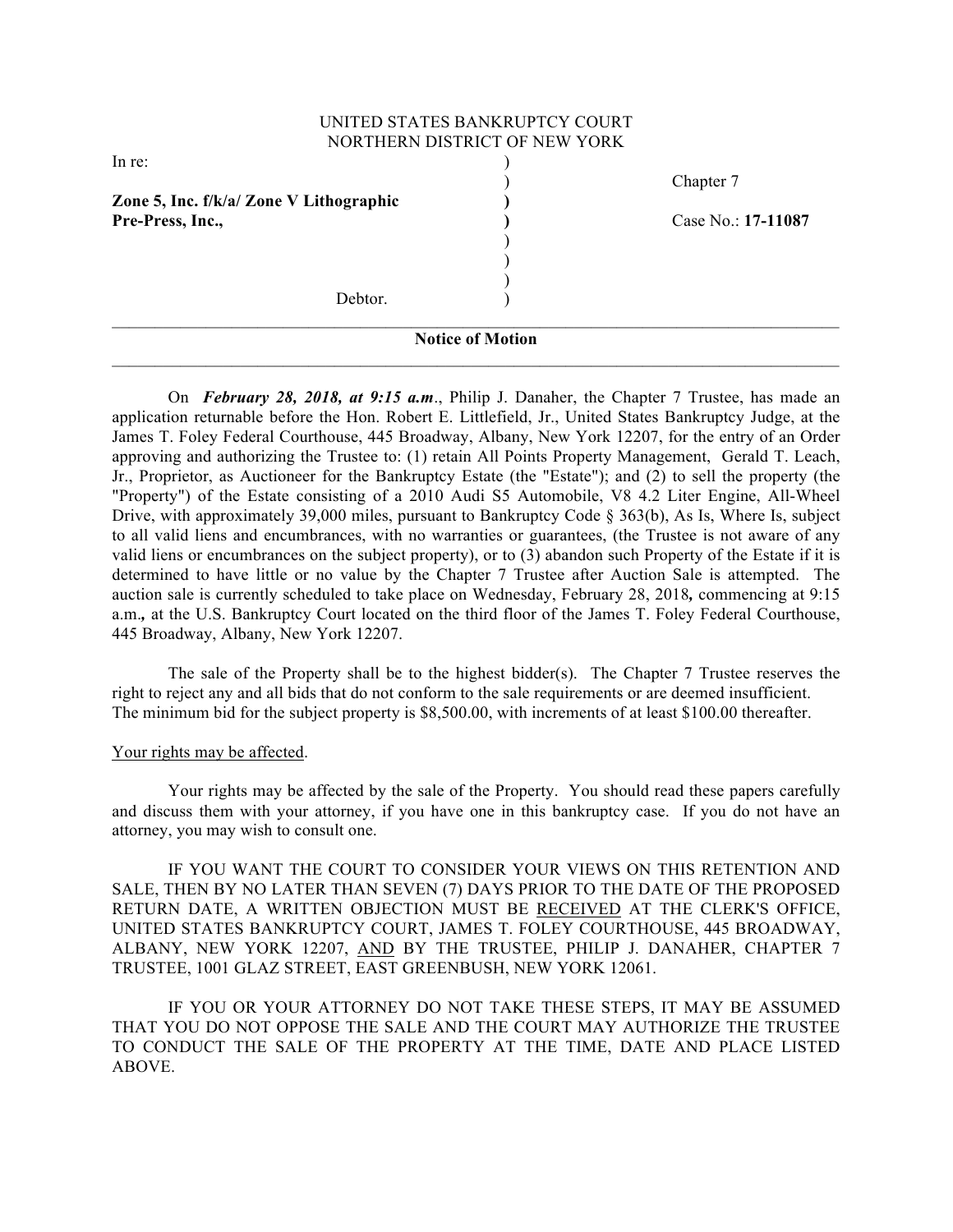### Basic terms of sale.

The sale of the Property shall be subject to the following basic terms and conditions:

1. The Property is to be sold "as is" and "where is" without representations or warranties of any kind.

2. The Property is to be sold pursuant to Bankruptcy Code § 363(b).

3. The sale of the Property is subject to approval by the United States Bankruptcy Court.

4. The Property is to be sold for certified funds, U. S. Postal Money Order or bank draft drawn on a New York State Licensed Financial Institution, with all funds to be paid to the Chapter 7 Trustee on the date of the sale. The successful bidder(s) shall be responsible for immediate removal of all property sold in the auction after full payment is made to the Chapter 7 Trustee. The successful bidder(s) will be provided with a Trustee's Bill of Sale. The successful bidder(s) will be responsible for all transfer fees and taxes required by the State of New York relative to any vehicle(s) sold herein.

## Inspection of Property.

1. Information regarding the Property, or to schedule an inspection of the subject property can be obtained by contacting either the Auctioneer, All Points Property Management, at telephone number (518) 376-2756 or the Trustee at telephone number (518) 463-4383.

Copies of the full application are available upon request from the Office of the Chapter 7 Trustee.

DATED: January  $17^{th}$ , 2017

Philip J. Danaher, Chapter 7 Trustee Bar Code 101450 1001 Glaz Street East Greenbush, New York 12061 Tel. (518) 463-4383

 $\mathcal{L}_\text{max}$  and  $\mathcal{L}_\text{max}$  and  $\mathcal{L}_\text{max}$  and  $\mathcal{L}_\text{max}$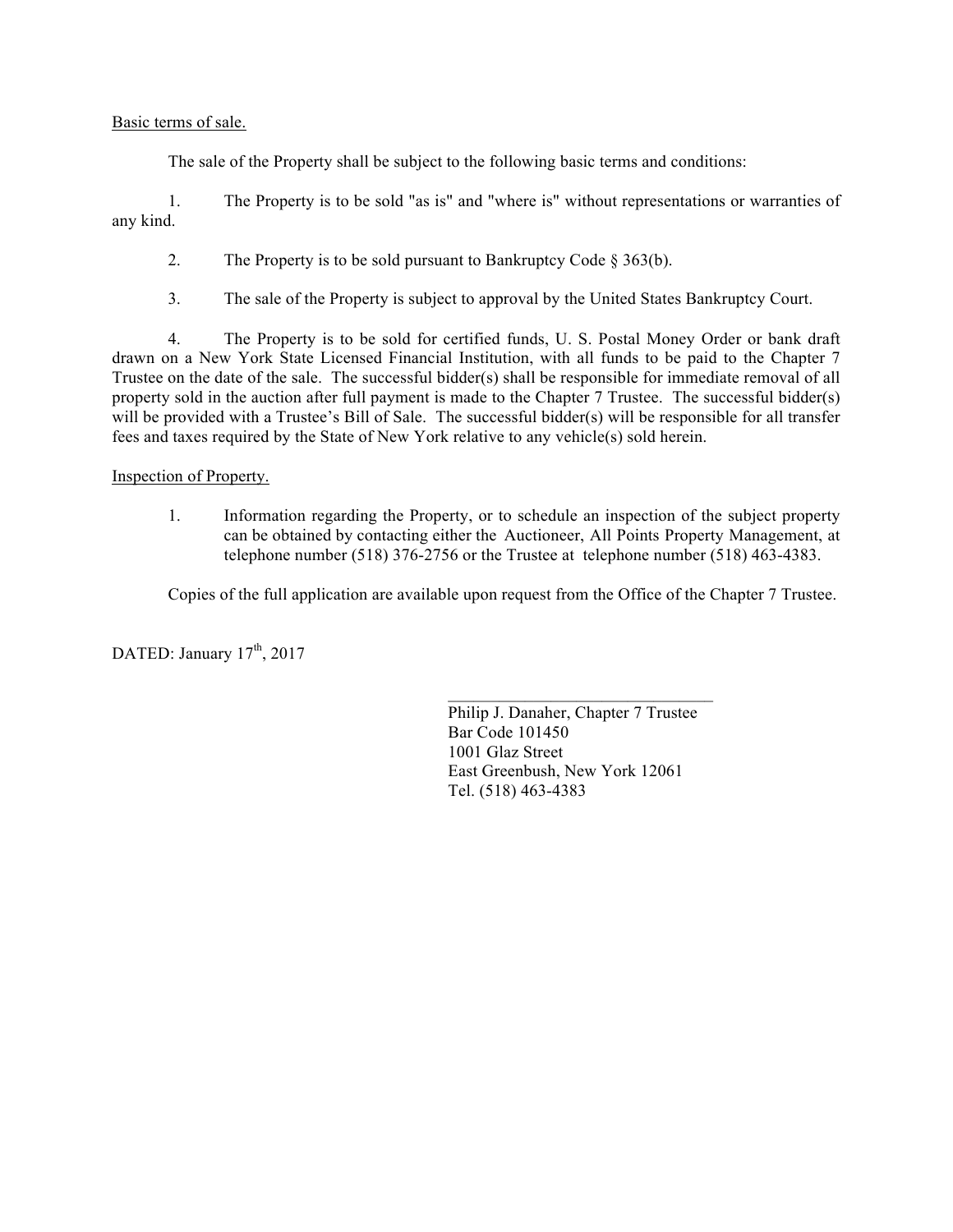## UNITED STATES BANKRUPTCY COURT NORTHERN DISTRICT OF NEW YORK In re:  $\qquad \qquad$ )

**Zone 5, Inc. f/k/a Zone 5 Lithographic** ) Case No. **17-11087** Pre-Press, Inc.,

Debtor.

)

HEARING: 02/28/2018 at 9:15 am at the Albany Courtroom

) Chapter 7

#### **Motion to Retain Professional and Sell Property of the Estate**

#### TO THE HONORABLE ROBERT E. LITTLEFIELD, JR.

Philip J. Danaher, Chapter 7 Trustee in the above-captioned bankruptcy proceeding (the "Trustee") for the Estate (the "Estate"), pursuant to Title 11 of the United States Code §327(a), seeks to retain All Points Property Management, Gerald T. Leach, Jr., Proprietor, (the "Firm") as Auctioneer for the Trustee, and pursuant to Title 11 of the United States Code §363(b), seeks to sell certain property of the Estate consisting of 2010 Audi S5 Automobile, V8 4.2 Liter Engine, All-Wheel Drive, with approximately 39,000 miles, or abandon such property pursuant to Bankruptcy Code § 554 should such property be determined to have little or no value by the Chapter 7 Trustee after auction sale is attempted, and respectfully represents as follows:

 $\mathcal{L}_\mathcal{L} = \{ \mathcal{L}_\mathcal{L} = \{ \mathcal{L}_\mathcal{L} = \{ \mathcal{L}_\mathcal{L} = \{ \mathcal{L}_\mathcal{L} = \{ \mathcal{L}_\mathcal{L} = \{ \mathcal{L}_\mathcal{L} = \{ \mathcal{L}_\mathcal{L} = \{ \mathcal{L}_\mathcal{L} = \{ \mathcal{L}_\mathcal{L} = \{ \mathcal{L}_\mathcal{L} = \{ \mathcal{L}_\mathcal{L} = \{ \mathcal{L}_\mathcal{L} = \{ \mathcal{L}_\mathcal{L} = \{ \mathcal{L}_\mathcal{$ 

#### PARTIES, JURISDICTION AND VENUE

1. Zone 5, Inc. f/k/a Zone V Lithographic Pre-Press, Inc., (the "Debtor") filed a voluntary petition for relief under Chapter 11 of the United States Code (the "Bankruptcy Code") on or about June 8, 2017, with the Bankruptcy Court (the "Court") for the Northern District of New York (the "District"). On January 5, 2018, this case was converted to a case under Chapter 7.

2 On January 5, 2018, I was appointed Chapter 7 Trustee pursuant to Bankruptcy Code §701. Among other things, I am authorized to liquidate the property of the Estate.

3. This Motion made pursuant to Bankruptcy Code §327(a), is a core proceeding pursuant to 28 U.S.C.  $\S 157(b)(2)(A)$ , (M) and (O) because it relates to matters concerning the administration of the Estate, the sale of property of the Estate, and affects the liquidation of the Estate. Venue is proper in this district by virtue of 28 U.S.C. §1409(a), as this proceeding arises and relates to a case under the Bankruptcy Code pending before this District. This Court has jurisdiction pursuant to 28 U.S.C. §§157 and 1334.

#### BASIS FOR RELIEF REQUESTED

4. By this Motion, the Trustee seeks authority to (a) retain the Firm as an Auctioneer pursuant to Bankruptcy Code §327(a); (b) approve the time, date and manner of a proposed auction sale pursuant to Bankruptcy Code  $§363(b)$ ; or (c) approve the Trustee abandoning property of the Estate pursuant to Bankruptcy Code  $§554$ . I make this Motion on personal knowledge except as otherwise provided.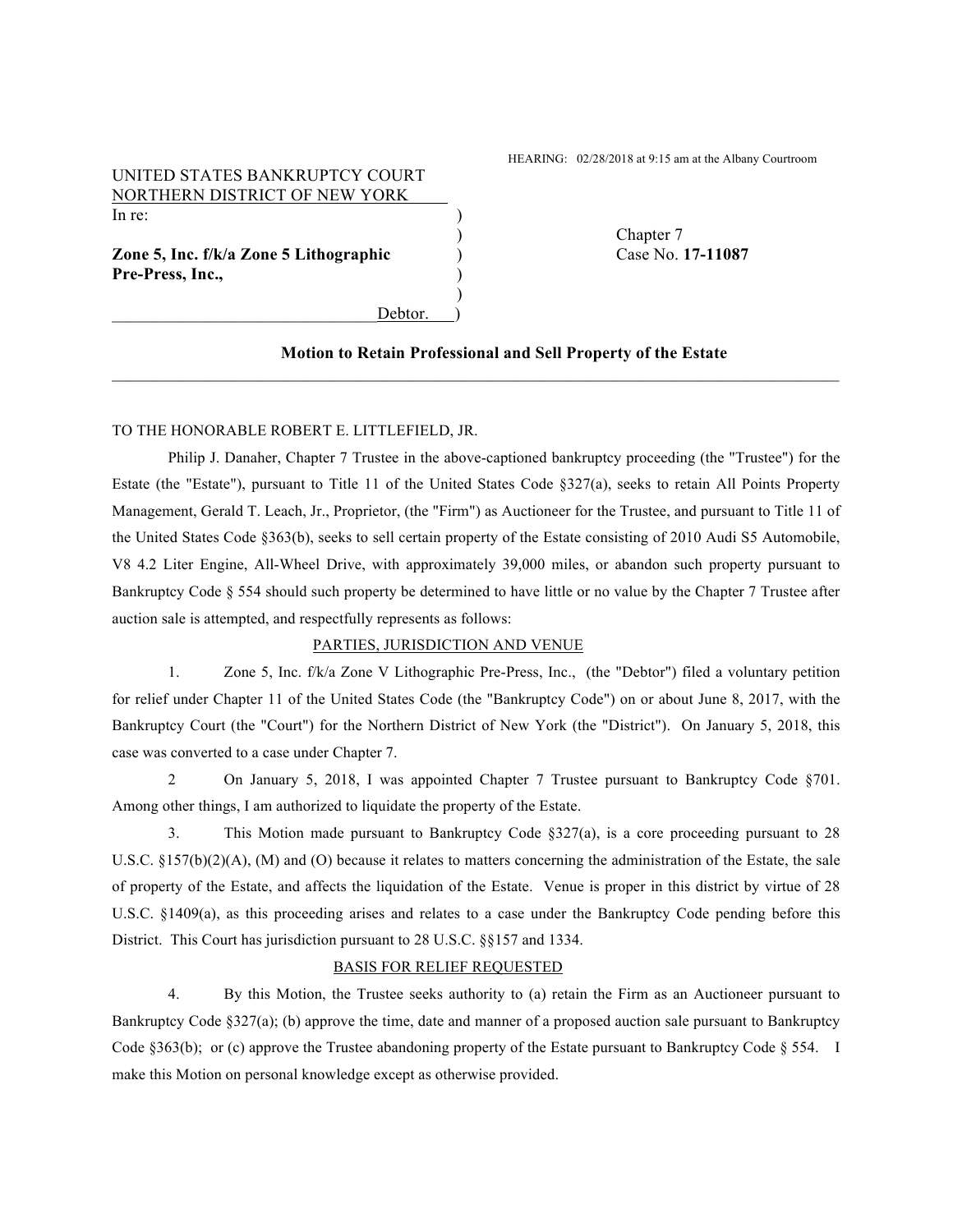(a) Retention of Auctioneer Pursuant to Bankruptcy Code §327(a).

5. Upon information and belief, among the assets of this Estate is a 2010 Audi S5 Automobile, V8 4.2 Liter Engine, All-Wheel Drive, with approximately 39,000 miles. The Chapter 7 Trustee is unaware of any liens or exemptions against such property.

6. It is necessary to the administration of this Estate that the Property be sold.

7. The Trustee would like to employ an Auctioneer to sell the Property through an auction sale. Upon information and belief, an auction sale is the most efficient method to liquidate the Property, and it is expected that such a sale will generate more money for the Estate in comparison to the other methods of liquidation (e.g. private sale). An auction sale will most likely expose the availability of the Property to the largest universe of potential purchasers. Additionally, an auction sale will create a competitive atmosphere among potential purchasers, resulting in a higher purchase price.

8. The Trustee has received from the Firm, a Licensed Auctioneer, an offer to liquidate the Property at an auction sale upon the following terms and conditions

(a) The Auctioneer is to receive a flat twelve percent (12%) commission on gross proceeds of sale up to the amount of \$100,000.00, then five point five percent (5.5%) of any gross proceeds in excess of \$100,000.00 up to \$200,000.00, then two point five percent (2.5%) of any gross proceeds in excess of \$200,000.00, all as is based upon the commission schedule set forth under Local Rule 6005-1 which commission shall be remitted to the Trustee to be held pending an Order by United States Bankruptcy Court approving the Firm's compensation. The Auctioneer will also seek reasonable expenses.

9. The Firm has investigated the Property and conservatively estimates the liquidation of the Property will benefit the creditors of the Estate.

10. To the best of my knowledge, the Firm has no connection with any creditors of the Estate herein or any other parties in interest or their respective attorneys.

11. To the best of my knowledge, the Firm represents no interest adverse to the Trustee or the Estate in matters in which it is to be engaged.

13. To the best of my knowledge, the Firm is disinterested as that term is defined in Bankruptcy Code §101(14).

14. To the best of my knowledge, the Firm has entered into no agreement which would be prohibited under 18 U.S.C. §155 or otherwise prohibited by law.

15. To the best of my knowledge, the Firm has no connection with the United States

Trustee or any person employed in the office of the United States Trustee.

16. The Trustee is informed and believes, and therefore alleges, that the granting of this application is in the best interest of the Estate and accordingly that the Court should approve such employment as provided in Bankruptcy Code §327(a).

17. The Auctioneer is aware of the provisions of Bankruptcy Code §328 and has agreed, notwithstanding the terms and conditions of employment herein set forth, that the Court may allow compensation different from the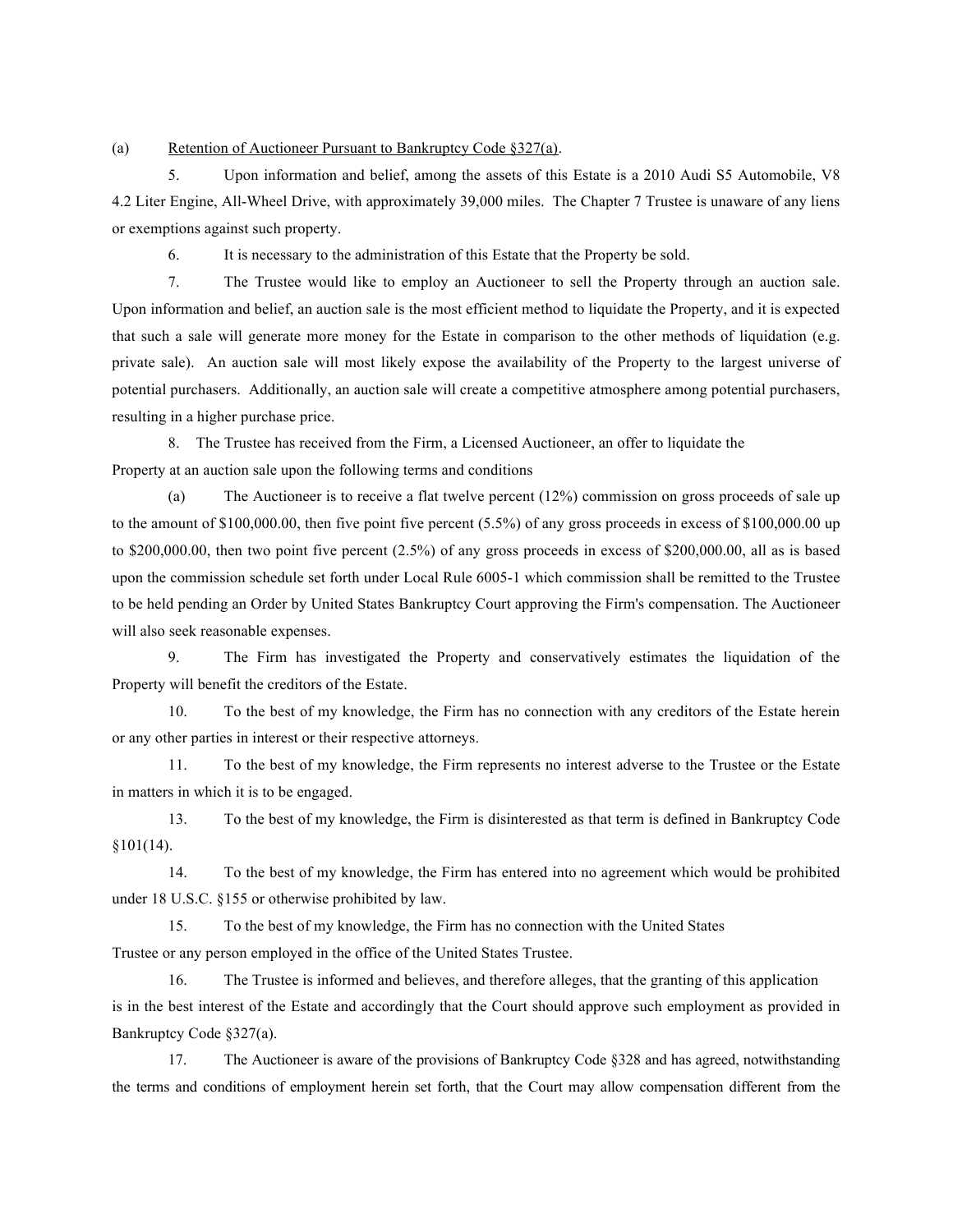compensation provided herein.

(b) Approval of Time, Date and Manner of Proposed Sale of Property of the Estate Pursuant to Bankruptcy Code §363(b) .

18. I also seek authorization to conduct the sale of the Property at an auction sale presently scheduled to take place at the U. S. Bankruptcy Court, James T. Foley Federal Courthouse, 445 Broadway, Albany, New York 12207 at 9:15 a.m. Eastern Standard Time on Wednesday, February 28, 2018.

19. Under Bankruptcy Code §363, the Court has the authority to permit the Estate to sell the Estate Property at an auction sale.

WHEREFORE, your Applicant requests that this application be granted and for such other and further relief as this Court may deem just and proper.

Date: January 17, 2018

Philip J. Danaher, Chapter 7 Trustee Bar Code 101450 1001 Glaz Street East Greenbush, New York 12061 Tel. (518) 463-4383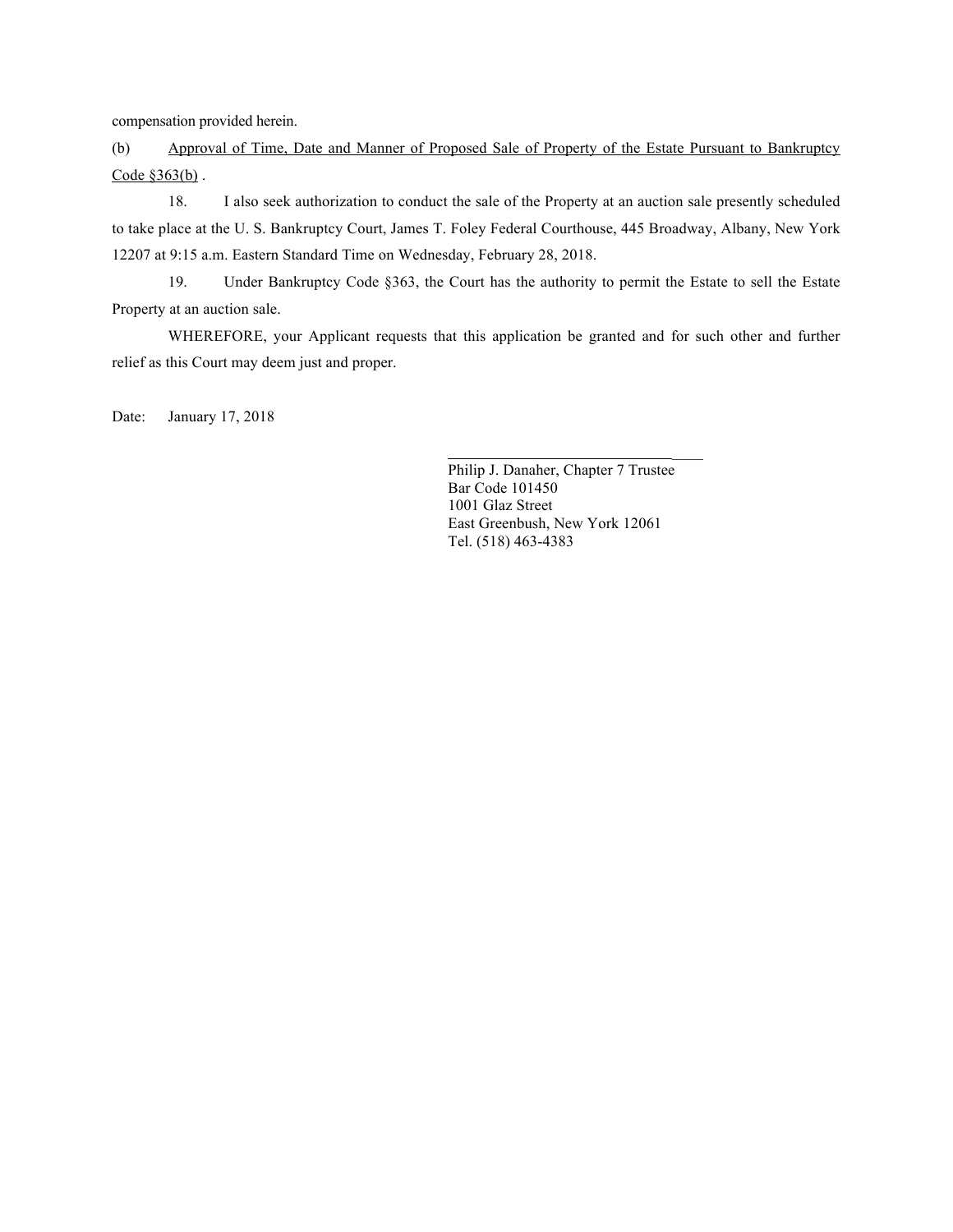## UNITED STATES BANKRUPTCY COURT NORTHERN DISTRICT OF NEW YORK

In re:  $\qquad \qquad$ )

**Zone 5, Inc. f/k/a/ Zone V Lithographic,** ) Case No.: **17-11087** ) **Pre-Press, Inc., )**

) Chapter 7

Debtor.

#### $\mathcal{L}_\text{max} = \mathcal{L}_\text{max} = \mathcal{L}_\text{max} = \mathcal{L}_\text{max} = \mathcal{L}_\text{max} = \mathcal{L}_\text{max} = \mathcal{L}_\text{max} = \mathcal{L}_\text{max} = \mathcal{L}_\text{max} = \mathcal{L}_\text{max} = \mathcal{L}_\text{max} = \mathcal{L}_\text{max} = \mathcal{L}_\text{max} = \mathcal{L}_\text{max} = \mathcal{L}_\text{max} = \mathcal{L}_\text{max} = \mathcal{L}_\text{max} = \mathcal{L}_\text{max} = \mathcal{$ **Affidavit of Professional**

**\_\_\_\_\_\_\_\_\_\_\_\_\_\_\_\_\_\_\_\_\_\_\_\_\_\_\_\_\_\_\_\_\_\_\_\_\_\_\_\_\_\_\_\_\_\_\_\_\_\_\_\_\_\_\_\_\_\_\_\_\_\_\_\_\_\_\_\_\_\_\_\_\_\_\_\_\_\_\_\_\_\_\_\_\_**

)

#### STATE OF NEW YORK  $\qquad$  )

) ss.:

## COUNTY OF RENSSELAER )

I, Gerald T. Leach, Jr., being duly sworn, state as follows:

- 1. Your Deponent is Proprietor of All Points Property Management, an Auctioneer having a principal place of business at 58 Sterup Drive, Troy, New York 12180.
- 2. Your Deponent makes this Affidavit in support of the application of Philip J. Danaher, Chapter 7 Trustee, authorizing the retention of All Points Property Management ("the Firm") as Auctioneer (the "Application").
- 3. I am familiar with the Application and the Property described therein. I believe that the Firm is qualified to represent the Estate in connection with an auction sale of same. The Firm has agreed to accept employment on the terms and conditions set forth in the Application.
- 4. The Firm has handled numerous bankruptcy and commercial sales including estates, foreclosures, etc. I am a graduate of the Douglas School of Auctioneering in Deerfield, MA. I have met all requirements and am currently bonded and licensed in Massachusetts and New York State. I have conducted several auctions for bankruptcy and commercial estates as well as full contents, in Clermont, NY, Johnstown, NY, Grafton, NY, and Lake George, NY. The Firm has also served as Court Appointed Auctioneer in prior Bankruptcy Estates before this Court. Currently, the Firm is holding no other assets or proceeds relating to any other bankruptcy proceeding.
- 5. The Firm holds a blanket bond issued in the sum of at least \$100,000.00. The bond is on file with the U. S. Bankruptcy Court for the Northern District of New York.
- 6. The property to be auctioned has a value of at least \$8,500.00.
- 7. Your Deponent believes that an auction sale of the Property would have the best chance to result in the Estate receiving funds equal to or greater than the value placed on the Property.
- 8. The Firm does not hold any interest materially adverse to the Debtor, its creditors, its attorneys or accountants, any other parties in interest, nor does the Firm have any connection to the U.S. Trustee or any person employed by the Office of the U.S. Trustee.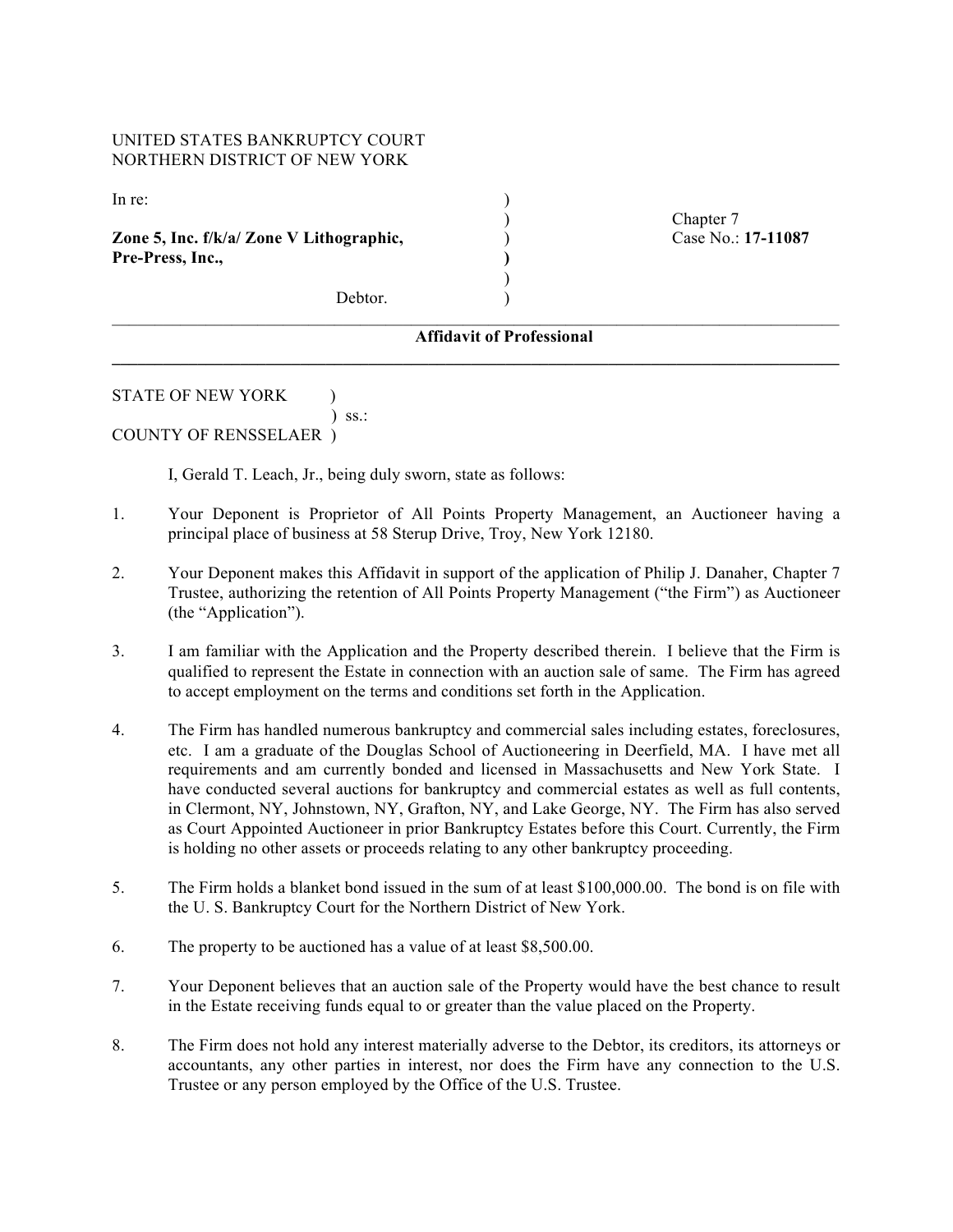- 9. Based on the foregoing, I believe the Firm is a disinterested person within the meaning of 11 U.S.C. §101 and is eligible to serve as Auctioneer for the Trustee in this case.
- 10. In consideration for services provided by the Firm, the Firm will seek a commission in accordance with Local Bankruptcy Rule 6005-1, as well as reasonable expenses.
- 11. The Firm will instruct the successful bidder to make direct payment of the successful bid amount to the Trustee.
- 12. Your Deponent is informed and believes that the proposed commissions of the Firm are competitive and reasonable in light of the commissions charged by other auctioneers in the Capital District area.
- 13. Your Deponent is aware of the provisions of 11 U.S.C. §328(a) and has agreed, notwithstanding the terms and conditions of employment set forth herein, that the Court may allow compensation different from the compensation provided herein if such terms and conditions prove to have been improvident in light of developments unanticipatable at the time of the fixing of such terms and conditions.
- 14. Your Deponent has been informed and understands that no sale may be consummated until after notice and hearing.
- 15. There are no sharing arrangements and/or fee setting agreements pursuant to 11 U.S.C. §504 and 18 U.S.C. §155.
- 16. Your Deponent is not in possession of any funds of any other Estate in which the Firm has been appointed as Auctioneer.

WHEREFORE, your Deponent respectfully requests that this Court approve the retention of All Points Property Management as Auctioneer and grant such other and further relief as this Court deems just and proper.

I declare under the penalty of perjury that the foregoing is true and correct.

Gerald T. Leach, Jr., Proprietor All Points Property Management

Sworn to before me this day of January, 2018.

Notary Public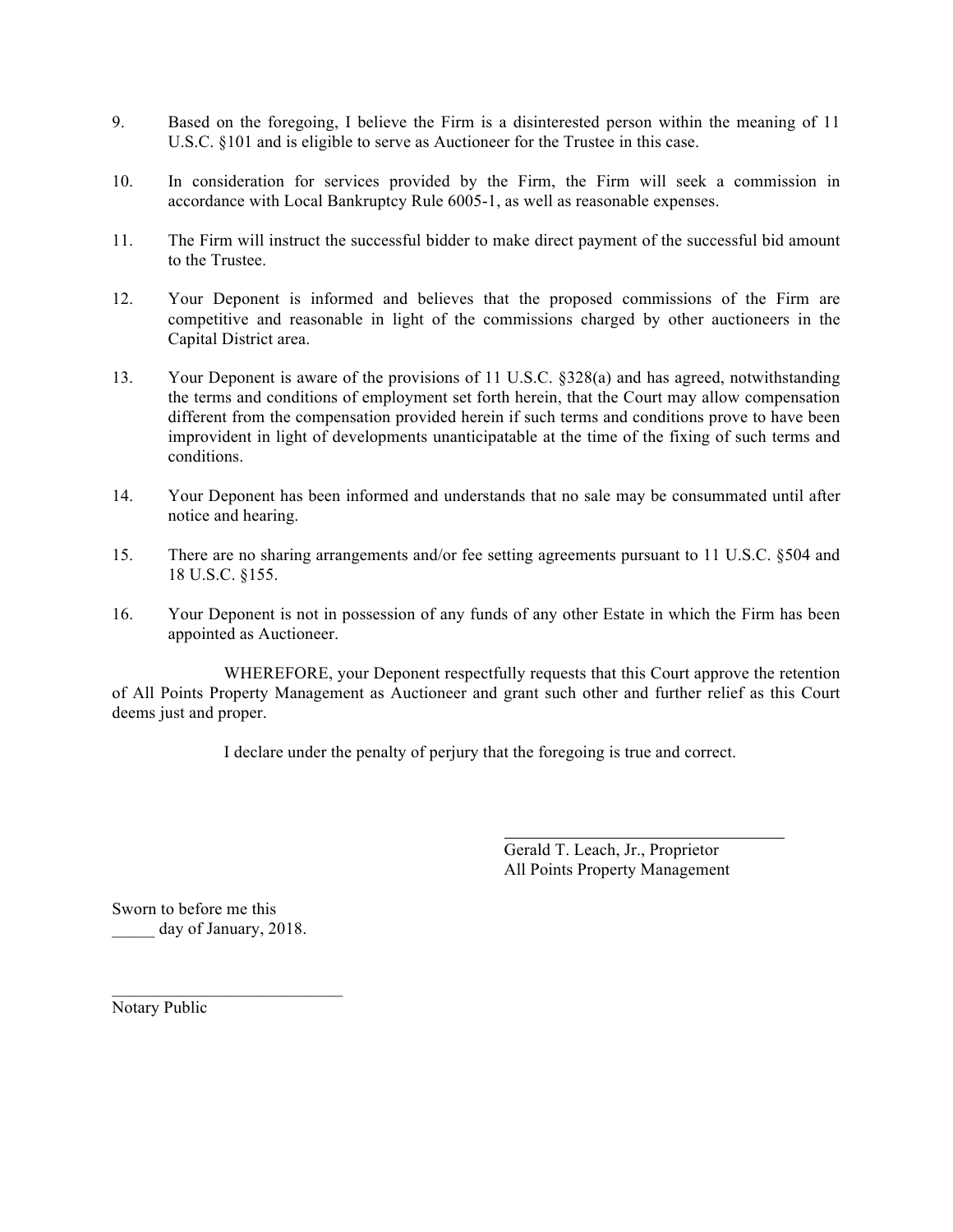# UNITED STATES BANKRUPTCY COURT NORTHERN DISTRICT OF NEW YORK

In re:

Chapter 7 Case No. **17-11087**

## **Zone 5, Inc. f/k/a/ Zone V Lithographic Pre-Press, Inc.,**

**AFFIDAVIT OF SERVICE**

Debtor.

STATE OF NEW YORK ) COUNTY OF RENSSELAER ) ss.:

David C. Cleveland, being duly sworn, deposes and says:

That he is over the age of 18 years; that Philip J. Danaher, Chapter 7 Trustee, filed a Notice of Application to Appoint Auctioneer and to Schedule Sale electronically with the Clerk of the Bankruptcy Court on January 2018, using the Court's Electronic Case Filing System.

That the Debtor and the parties listed on the attached Case Mailing Matrix were served with a copy of such Notice by depositing paper copies of the above-mentioned Notice enclosed in a postpaid wrapper in the Official Depository maintained and exclusively controlled by the United States Post Office at East Greenbush, New York, 12061, except for those registered users that, as of today's date, and as obtained from the official "Mailing Info for a Case" selection from the cm/ecf menu on this date, have consented to electronic service and notification through the Court's Electronic Case Filing System, who have received an automatic transmission of the "Notice of Electronic Filing", which shall be considered equivalent to service of the document by first class mail, postage prepaid.

> $\mathcal{L}_\text{max}$  , where  $\mathcal{L}_\text{max}$  , we have the set of  $\mathcal{L}_\text{max}$ David C. Cleveland

Sworn to before me this day of January, 2018.

Notary Public- State of New York.